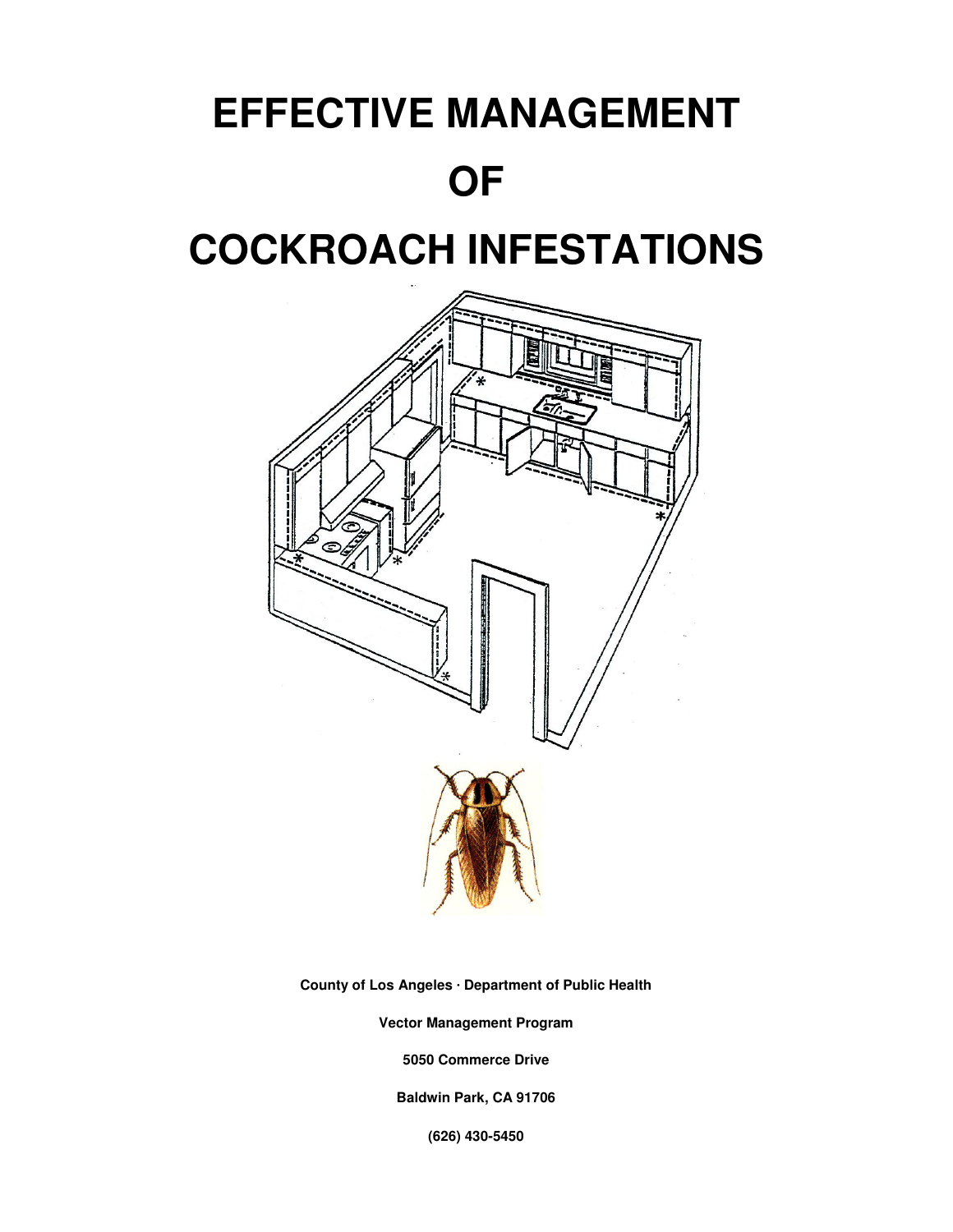The four species of cockroaches in Los Angeles County that can become common pests are the German cockroach, brown-banded cockroach, oriental cockroach, and the American cockroach. Of these four species, the German cockroach has the greatest potential for becoming persistent and troublesome, followed by the brown-banded cockroach, both of which prefer indoor locations. Oriental and American cockroaches occasionally pose problems in moist, humid areas.

## **PROBLEMS ASSOCIATED WITH COCKROACHES**

Cockroaches may become pests in homes, schools, restaurants, hospitals, warehouses, offices, and virtually in any structure that has food preparation or storage areas. They contaminate food and eating utensils, occasionally damage fabric and paper products, leave stains on surfaces, and produce unpleasant odors when present in high enough numbers.

When cockroaches that live outdoors come into contact with human excrement in sewers or with pet droppings, they have the potential to transmit bacteria that cause food poisoning (Salmonella spp. and Shigella spp.) if they enter into structures. German cockroaches are believed to be capable of transmitting diseasecausing organisms such as *Staphylococcus* spp., Streptococcus spp., hepatitis virus, and coliform bacteria. They also have been implicated in the spread of typhoid and dysentery. Indoor infestations of cockroaches are an important source of allergens and risk for asthma among some populations. The levels of cockroaches and allergens have been directly related to cockroach density, housing disrepair, and sanitary conditions.

### **IDENTIFICATION**

Cockroaches are medium-sized to large insects that have broad, flattened bodies with long antennae and a prominent, shield-shaped section behind the head. Some people confuse them with beetles, but adult cockroaches have membranous wings and lack the thick, hardened forewings of beetles. They are nocturnal and have a tendency to scatter when disturbed. Immature cockroaches, known as nymphs, look like adults, but are smaller and do not have wings.

Of the four common pest species, German and brown-banded cockroaches inhabit buildings, whereas the oriental and American cockroaches usually live outdoors or in masonry enclosures away from buildings, only occasionally invading structures. It is important to correctly identify the species involved in a cockroach infestation so that the most effective control methods may be chosen.

# **German Cockroach**

The German cockroach, *Blattella germanica*, is the most common indoor species, especially in multiple-family dwellings. They prefer food preparation areas, kitchens, and bathrooms because they favor warm, humid areas that are close to food and water. In severe infestations they may spread to other parts of the structure. In heavily infested households, the German cockroach may be found in every part of the structure and clusters of them may be visible during the day. Generally, for every cockroach seen in the daytime there are many more concealed in dark, protected locations. This cockroach exhibits grouping behavior, and because they develop from egg to adult by a gradual change in size and form, all developmental stages can be found together in preferred harborages.

This species reproduces more rapidly than the other common pest cockroaches. A single female and her offspring can produce over 30,000 individuals in a year when conditions are ideal, but many may succumb to cannibalism and other population pressures. The female is often observed carrying around a light tan egg case (ootheca), about 1/4 inch long, at the tip of her abdomen. She will usually drop it about 2 days before it hatches, but sometimes the egg case hatches while it is still being carried by the female. Each egg case contains about 30 young, and a female may produce a new egg case every few weeks. Recent research suggests the female cockroach remains in a secluded harborage and does not venture out for either food or water during the period that she carries the ootheca. This behavior stresses the importance of locating and addressing all harborage sites when attempting to manage an infestation.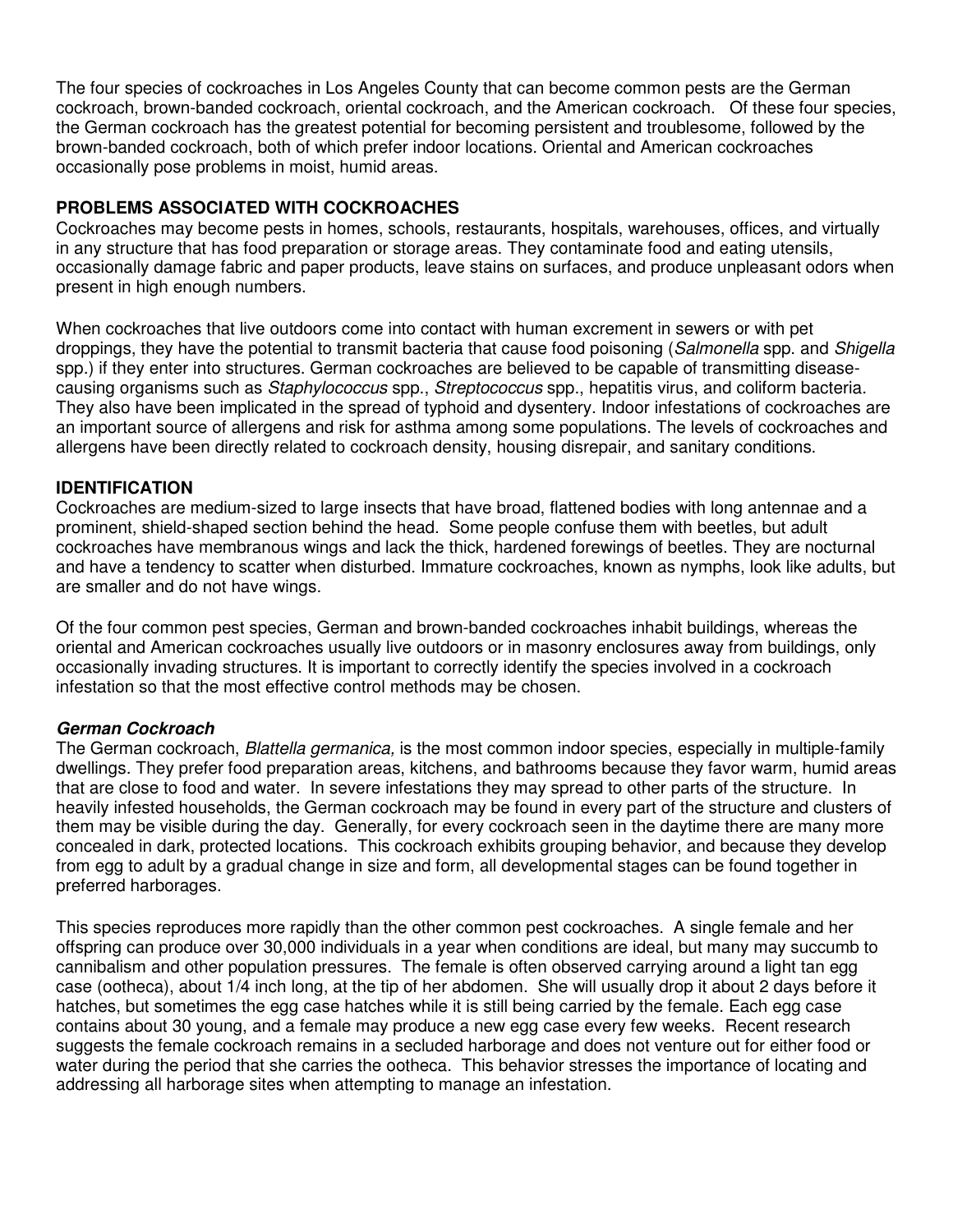#### **Brownbanded Cockroach**

The brownbanded cockroach, Supella longipalpa, is not as common as the German cockroach in California and accounts for only about 1% of all indoor infestations. This species seeks out areas that are very warm most of the time, preferring temperatures of about 80°F, about 5° to 10°F warmer than what German cockroaches prefer. Favorite locations include near the warm electrical components of appliances such as radios, televisions, and refrigerators. Brownbanded cockroaches prefer starchy food (e.g., glue on stamps and envelopes), are often found in offices and other places where paper is stored, and are more common in apartments or homes that are not air conditioned or that are kept very warm. They also infest animal-rearing facilities, kitchens, and hospitals. Adult males sometimes fly when disturbed, but females do not fly. Females glue light brown egg cases, which are about 1/4 inch long, to ceilings, beneath furniture, or in closets or other dark places where eggs incubate for several weeks before hatching. Each female and her offspring are capable of producing over 600 cockroaches in one year.

#### **Oriental Cockroach**

The oriental cockroach, *Blatta orientalis*, is sometimes referred to as a water bug or black beetle. It lives in dark, damp places like indoor and outdoor drains, water control boxes, woodpiles, basements, garages, trash cans, and damp areas under houses when plumbing leaks or landscape watering produce a moisture problem. It is most likely to occur in single-family dwellings that are surrounded by vegetation. It is also common in ivy, ground cover, and outside locations where people feed pets. Oriental roaches prefer cooler temperatures than the other species, and populations of this cockroach often build to large numbers in masonry enclosures such as water meter boxes or beneath concrete patio slabs where soil erosion has produced a void.

At night, oriental cockroaches may migrate into buildings in search of food and are frequently found in garages. They usually remain on the ground floor of buildings and move more slowly than the other species. Oriental cockroaches do not fly and are unable to climb smooth vertical surfaces; consequently they are commonly found trapped in porcelain sinks or tubs. Females deposit dark red-brown egg cases, which are about 3/8 inch long, in debris or food located in sheltered places. Each female and her offspring can produce nearly 200 cockroaches in one year.

#### **American Cockroach**

The American cockroach, Periplaneta americana, prefers warm and humid environments, usually with temperatures in excess of 82°F. Under the right conditions, they readily live outdoors and are common pests in zoos and animal-rearing facilities. They are also common in underground sewer and steam tunnels, and masonry storm drains. Occasionally they forage from sewers and other areas into the ground floor of buildings. Adult females carry the egg cases around for about 6 days and then cement them to a protected surface where they incubate for about 2 months or longer. The egg cases, which are about 3/8 inch long, are brown when laid but turn black in 1 to 2 days. Each egg capsule contains about 12 young; a female and her offspring can produce over 800 cockroaches in one year.

#### **LIFE CYCLE**

An adult female cockroach produces an egg capsule, called an ootheca, which it carries around protruding from the tip of the abdomen. The German cockroach carries the ootheca for most of the 30-day incubation period and then drops it about the time the eggs hatch. The other three species carry it for only a short time before depositing it in a suitable location where it incubates for weeks or months. Young or immature cockroaches undergo gradual metamorphosis, which means they resemble adults and have similar feeding habits, but they do not have fully developed wings and are not capable of reproduction until mature. Immediately after molting, cockroaches are white, but their outer covering darkens as it hardens, usually within hours.

Cockroaches are nocturnal. They hide in dark, warm areas, especially narrow spaces where surfaces touch them on both sides. Adult German cockroaches can hide in a crack 1/16 inch or 1.6 mm wide. Immature cockroaches tend to stay in even smaller cracks where they are well protected. Cockroaches tend to congregate in corners and generally travel along the edges of walls or other surfaces.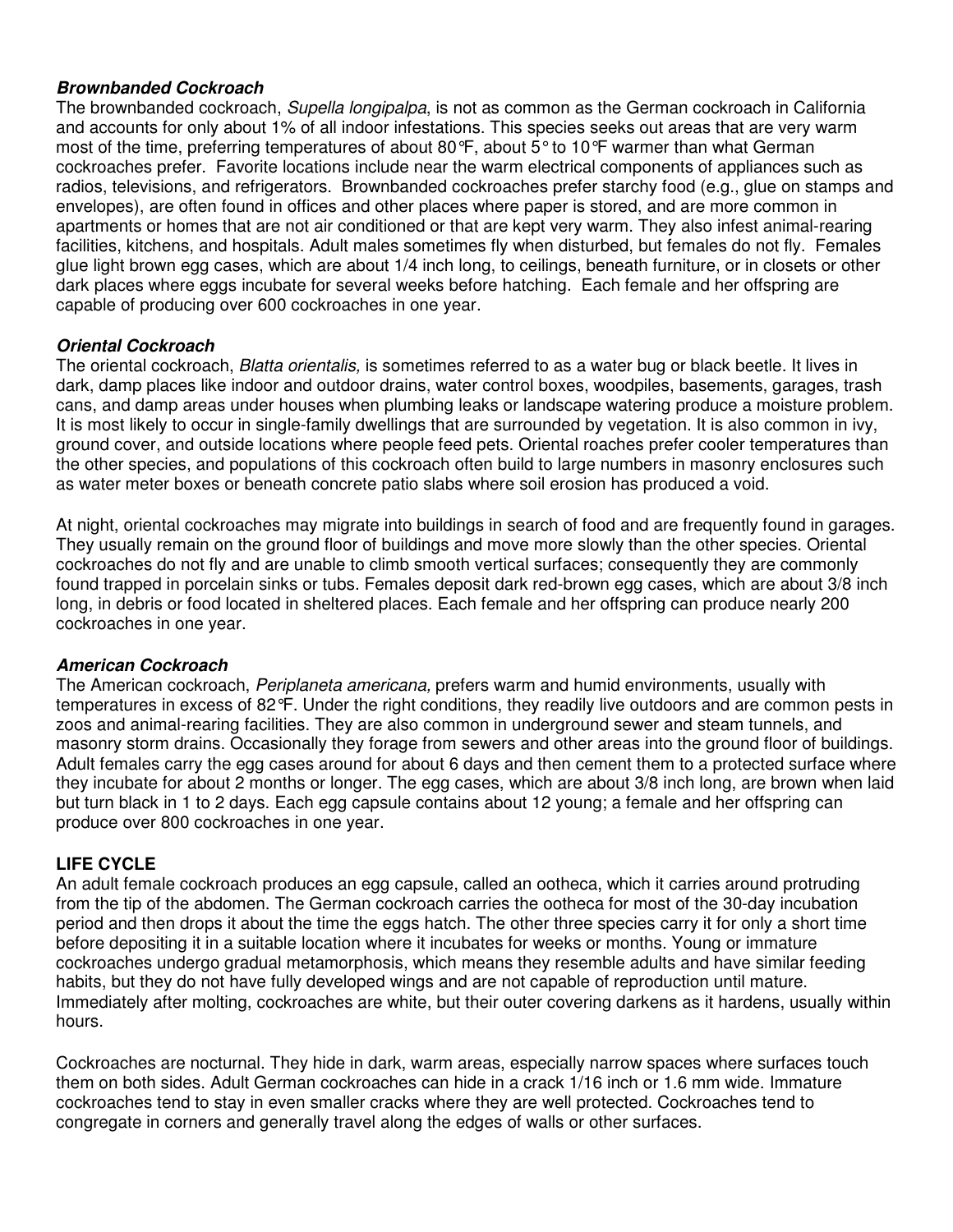#### **MANAGEMENT**

Managing cockroaches is not easy. You must first determine where the roaches are located. The more hiding places you locate and manage, the more successful your control program will be. Remember that cockroaches are tropical and most like warm hiding places with access to water. Some locations may be difficult to get to. Reduction of both food and water sources, as well as all hiding places is essential. Although baits are a highly effective method of control, if cockroaches have access to stored food products, if pet food is left out, or dirty dishes are left in the sink over night, this method of control will have limited effect. The cockroaches will continue to rely on those food sources and ignore the baits. It is also important to remember that insecticide sprays alone will not eliminate cockroaches. The most effective method of managing an established cockroach infestation is by applying an integrated approach that utilizes several different strategies.

#### **Use the IPM Approach**

Integrated Pest Management (IPM) is the most effective means of controlling a cockroach infestation and preventing its reoccurrence. In other words, change the situation that promotes cockroaches! All aspects of the situation must be evaluated:

- Reduce food and water sources
- Eliminate hiding places
- Consider using baits
- Avoid sprays if possible
- Use traps to monitor the population

If you know the species of cockroach, you will be better able to determine where the source of infestation is and where to place traps, baits, or insecticides. Note locations of suspected infestations and concentrate control and preventive measures in these areas. The keys to controlling cockroaches are sanitation and exclusion: cockroaches are likely to reinvade as long as a habitat is suitable to them, that is, if food, water, and shelter are available, so the conditions that promoted the infestation must be changed. In addition to sanitation and exclusion, baits can be effective against most species of cockroaches. Pesticide spray products are registered for use on cockroaches and may be used to immediately suppress populations, but they will not provide a long-term solution. Only altering the conditions that allowed the cockroaches to become established will provide a lasting solution. It is important to know that commercially available devices that emit ultrasound to repel cockroaches are not effective.

#### **Monitoring Cockroaches**

Traps offer the best way to monitor cockroach populations. By placing traps in several locations and inspecting them regularly, you can identify the areas of most severe infestation and know where to concentrate control efforts. Traps can also be very helpful in evaluating the effectiveness of control strategies. Cockroach traps available in most retail outlets such as super markets, drug stores, and hardware stores work well. These traps are open-ended and are lined inside with a sticky material.

To be effective, traps must be placed where cockroaches are likely to encounter them when foraging. The best places are at the junctions of floors and walls and close to sites where cockroaches are suspected. Good potential monitoring sites can be determined by accumulations of the evidence that cockroaches leave behind. (See locations marked with \* in Figure 1. )

Common signs to watch for are fecal matter (e.g., dark spots or smears), cast skins, egg cases, and live or dead cockroaches. Place traps in all corners of the room to give you an idea where roaches are entering. In the kitchen put traps against walls behind the stove and the refrigerator and in cabinets. It is often a good idea to number the traps so you can keep records for each trap separately. Check the traps daily for several days until it is apparent which locations capture the greatest number of roaches. This will usually occur within the first 24 hours of placing a trap. Discard sticky traps by placing them in a sealed plastic bag in the trash. Keep records of roaches trapped in different locations before and after you initiate a management program to evaluate its success.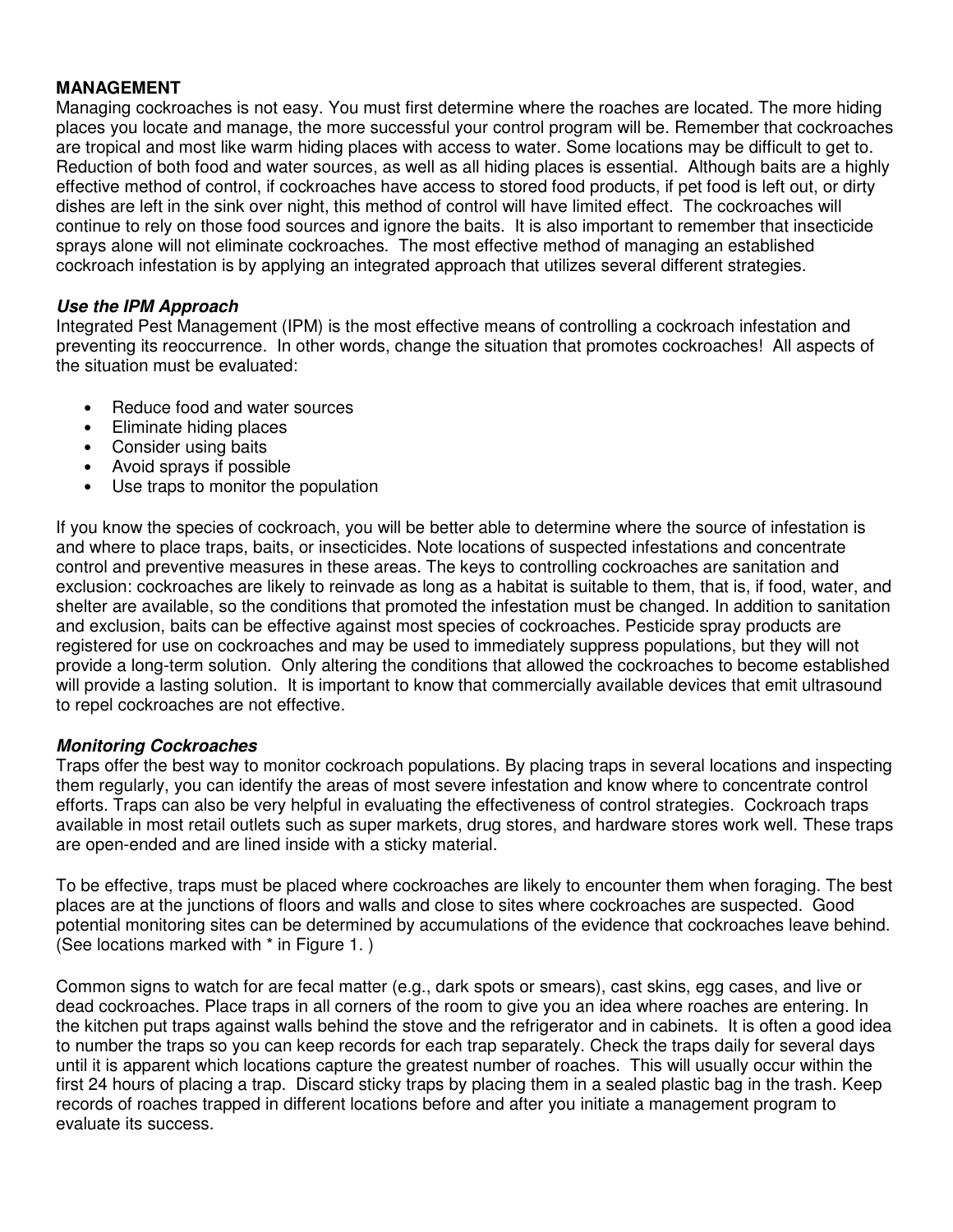

If it is necessary to quickly reduce a well established infestation, spray applications can be made in a 2 to 4 inch wide band along areas where cockroaches are known to travel, and adjacent to known harborages. Common travel paths are marked with dotted ----- lines. Do not apply sprays to areas where traps or baits are located.

You can also track a cockroach infestation by using a flashlight to inspect cracks, underneath counters, around water heaters, and in other dark locations. Look for live and dead cockroaches, cast skins, egg capsules, and droppings, all of which aid in identification and are evidence of an infestation.

# **Sanitation**

Cockroaches thrive where food and water are available to them. Even tiny amounts of crumbs or liquids caught between cracks provide a food source. Important sanitation measures include the following:

- Store food in insect-proof containers such as glass jars or resealable plastic containers.
- Keep garbage and trash in containers with tight-fitting lids and use liners to keep interior of cans clean. Keep trash cans away from doorways. Remove trash, newspapers, magazines, piles of paper bags, rags, boxes, and other items that provide hiding places and harborage.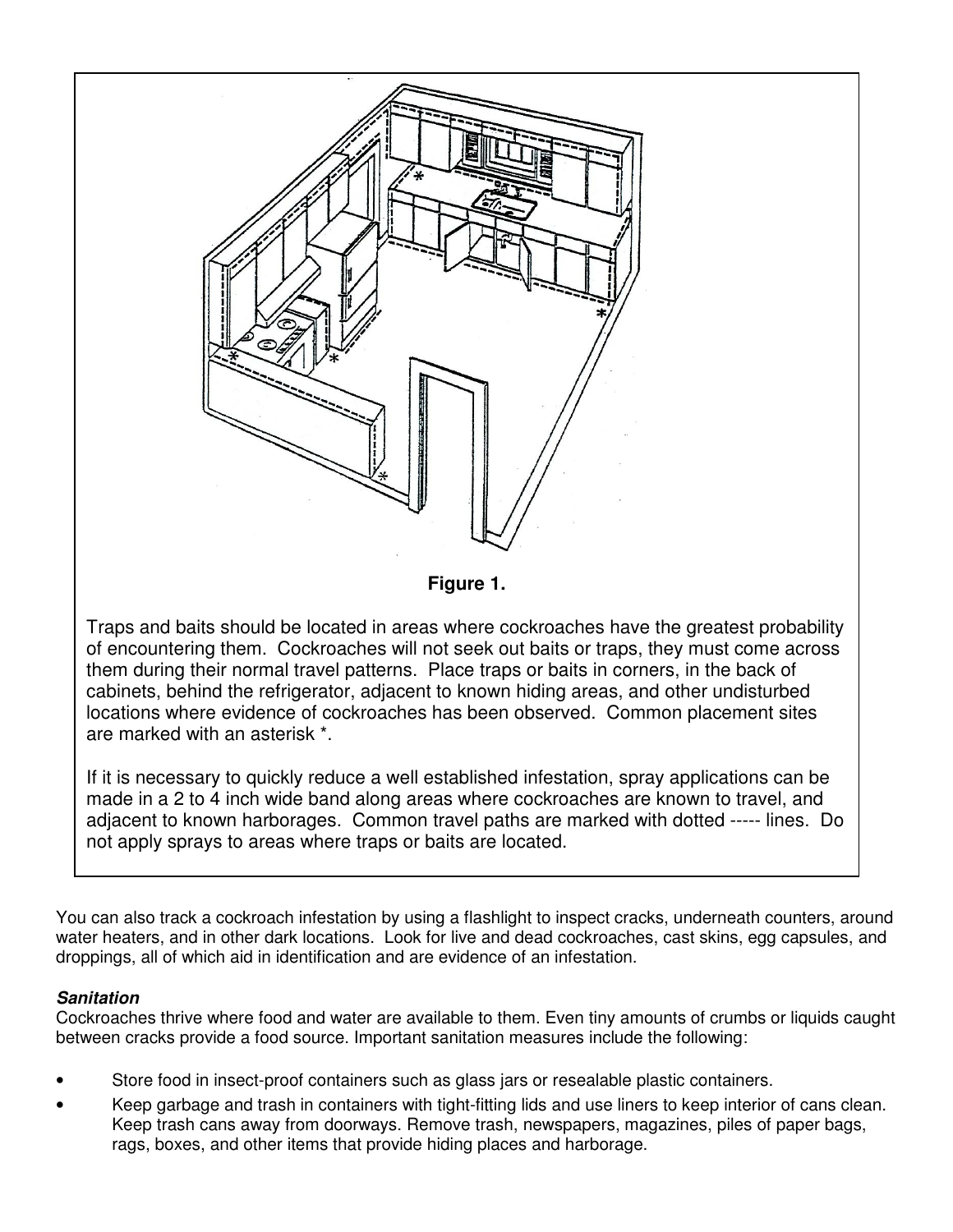- Eliminate plumbing leaks and correct other sources of free moisture. Increase ventilation where condensation is a problem.
- Vacuum cracks and crevices to remove food and debris. Be sure surfaces where food or beverages have been spilled are cleaned up immediately. Vacuuming also removes cockroaches, shed skins, and egg capsules. Removing cockroaches reduces their numbers and slows development. Vacuumed cockroaches and debris should be properly disposed of in the trash. Because small particles of cuticle and droppings that become airborne during the vacuuming process and may cause allergies, it is recommended that the vacuum cleaner have a HEPA (high efficiency particulate absorber) filter or triple filters.

#### **Exclusion and Removal of Hiding Places**

During the day cockroaches hide around water heaters, in cupboard cracks, in or behind stoves, inside crawl spaces, deep within outdoor vegetation, and many other dark locations. Limiting hiding areas or avenues of access to living areas is an essential part of an effective management strategy. False-bottom cupboards, hollow walls, and similar areas are common cockroach refuges. Prevent access to the inside of buildings through cracks, conduits, under doors, or through other structural flaws. If it is not practical to remedy these problem areas, treat them with boric acid powder insecticides formulated for cockroach control. Products available to homeowners in California are Roach Prufe and Hot Shot Maxattrax Roach Powder.

Take the following measures if observation or trapping shows roaches are migrating into a building from outdoors or other areas of the building:

- Seal cracks and other openings to the outside.
- Use weather stripping on doors and windows.
- Look for other methods of entry, such as from items being brought into the building, especially appliances, furniture, and items that were recently in storage.
- Inspect food deliveries before putting them in kitchens.
- Look for egg cases (oothecae) glued to undersides of furniture, in refrigerator and other appliance motors, boxes, and other items. Remove and destroy any that you find.
- Locate and seal cracks inside the treatment area where cockroaches can hide.
- Trim shrubbery around buildings to increase light and air circulation, especially near vents, and eliminate ivy or other dense ground covers near the house, as these may harbor cockroaches.
- From around the outside of buildings remove trash and stored items such as stacks of lumber or firewood that provide hiding places for cockroaches.
- Consider keeping a layer of gravel about 6 to 12 inches wide around the perimeter of buildings.

#### **Chemical Control**

Insecticides are most effective in controlling cockroaches when combined with sanitation and exclusion practices that limit the cockroach's ability to establish or reinvade; chemical control alone will not solve the problem. If insecticides are used, they must always be used with extreme care. Indoor chemical control is warranted only if the cockroach population is established, but not for an incidental intruder or two.

Baits. Bait products are the primary pesticides used to treat cockroach infestations. They can be packaged as pastes, gels, granules, or dusts. Most insecticides used in baits are slow acting. Consequently an effective bait program does not give immediate results, but may take 7 days or longer to provide visual evidence of its effects. Baits can be quite effective for long-term control of cockroaches unless the cockroaches have other food sources available to them.

Baits do not control all cockroaches equally. Female cockroaches with egg cases do very little feeding and avoid open spaces; consequently they are less likely to be immediately affected by a bait.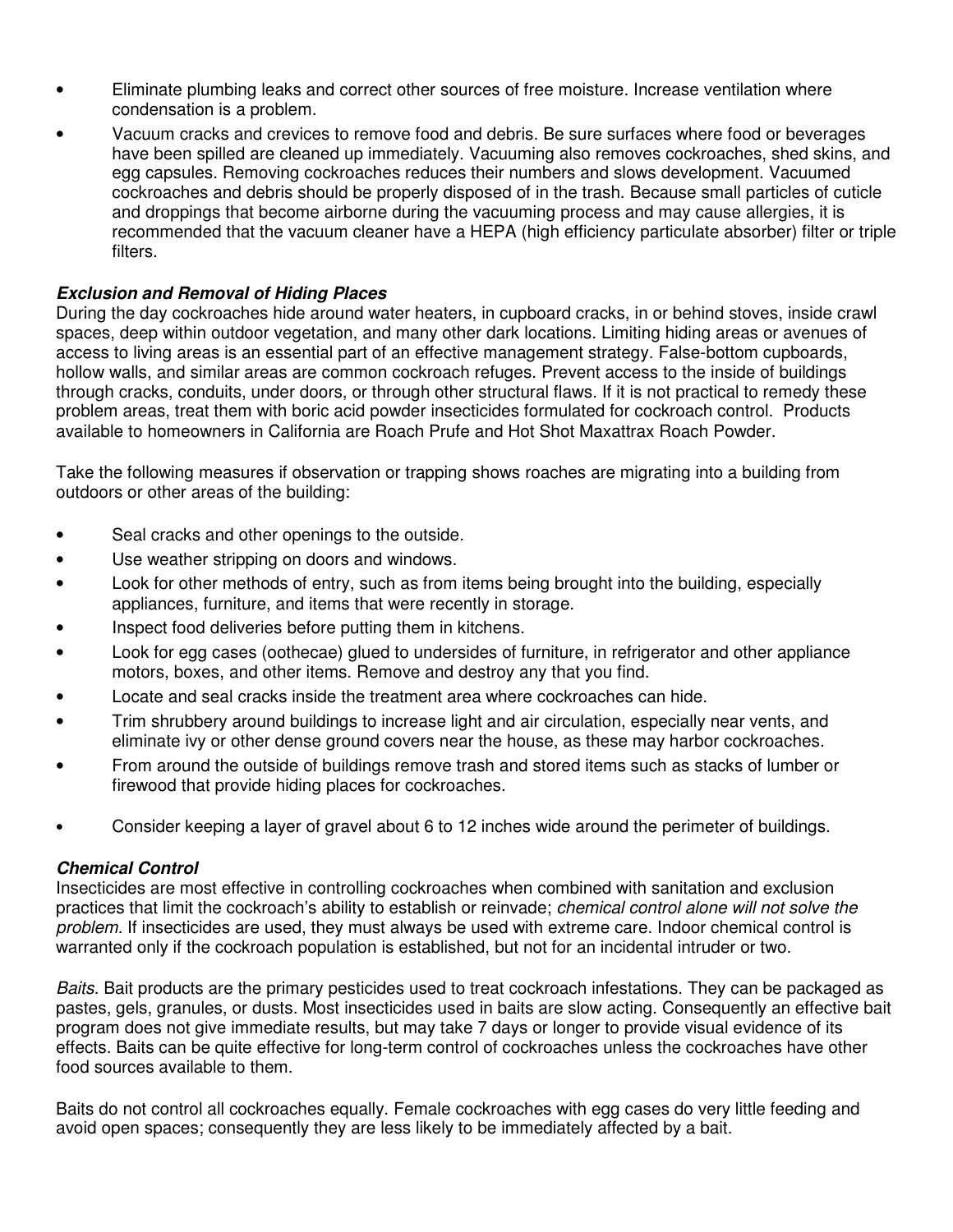Bait Stations. The most popular form for home use is prefilled bait stations, which are small plastic units that contain an attractive food base along with an insecticide. Refillable bait stations are available in stores and are refilled with bait granules or gel. The advantage of bait stations is that insecticides can be confined to a small area rather than being dispersed, and they are relatively child resistant. Baits in plastic containers also remain effective for many months.

Gel Bait. For crack and crevice treatments, gel baits can be very effective. Apply gel using a bait gun or syringe in small dabs in cracks and crevices where cockroaches will find it. While they are fresh, bait gels are very effective when placed in locations where they will be found by cockroaches. To remain effective, however, the gels need to be reapplied frequently. Bait gels dehydrate in about 3 days when left in open air, it is therefore recommended that gels be used indoors only.

Baits that are available to homeowners can usually be purchased at most retail outlets that carry garden supplies. Examples include **Stapleton's Magnetic Roach Food** by Blue Diamond, **Combat** gel bait and prefilled bait stations, and **Pre-Empt Professional Cockroach Gel Bait**. These products may vary in effectiveness according to cockroach species.

As with sticky traps, insecticidal baits do not attract cockroaches so place them near hiding spaces or where roaches are likely to encounter them when foraging. If the bait stations are labeled for outdoor use, place them around building perimeters, in valve or water meter boxes, and around planters. Indoors, place bait packets under or behind appliances, along wall borders, and in cabinets. Baits can also be placed next to fecal specks and droppings of cockroaches, which contain a natural attractant or aggregation pheromone. Look for these fecal specks and droppings under kitchen counters, behind kitchen drawers, and in the back of cabinets.

Dusts. Insecticidal dusts can be an important part of an IPM program when applied in enclosed, out of the way locations where cockroaches hide. The most common active ingredient is boric acid powder. Boric acid powder is a contact poison and can be used preventively or when treating existing infestations. Boric acid powder is the least repellent of all the insecticides for cockroach control, and if it remains dry and undisturbed, it provides control for a very long time. Because it has a positive electrostatic charge, the dust clings to the body of a cockroach as it walks through a treated area and the cockroach ingests small amounts when it grooms itself. Because boric acid powder is fairly slow acting, it may take 7 days or more to have a significant effect on a cockroach population. Because of its toxicity to plants, boric acid is not recommended for outdoor use.

Blow dust into cracks and crevices or lightly spread it in areas where visible residues are not a problem and where people will not contact it. Remove kick panels on refrigerators and stoves and apply a light film of dust throughout the entire area underneath these appliances. **A very thin film of dust is more effective than a thick layer.** Holes that are the same size as the tip of a puff-type applicator can be drilled into the top of kick panels beneath cabinets and powder may be applied through the holes to these areas as well as under the sink, in the dead space between the sink and wall, and around utility pipes (See Figure 2.). Also treat along the back edges and in corners of shelves in cabinets, cupboards, pantries, and closets.

Formulated as an insecticide, boric acid dusts usually contain about 1% of an additive that prevents the powder from caking and improves dusting properties. If it gets wet and then dries and cakes, it loses its electrostatic charge and will not be picked up readily by the cockroach. If this occurs, reapply powder to these areas.

Sprays and Aerosols. Although sprays may provide a quick, temporary knockdown of cockroaches, they do not give long-term control. Sprays are often highly repellant to cockroaches and should not be applied to surfaces in areas where traps or bait stations are located. Sprays may also disperse cockroaches to other areas of the building from which they could later return. Also, cockroaches have become resistant to many insecticides that formerly controlled them.